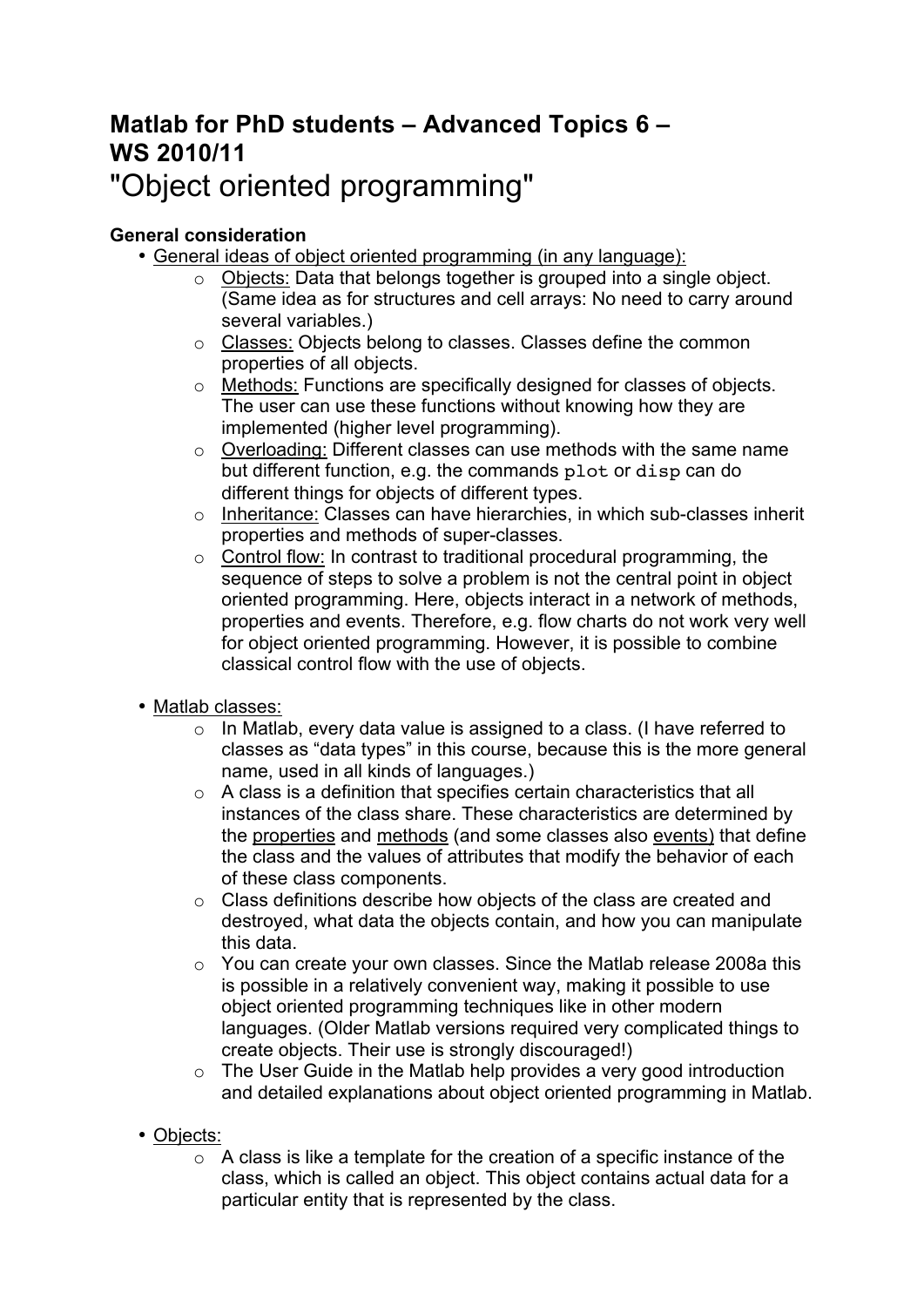- o Objects are not just passive data containers. Objects actively manage the data contained by allowing only certain operations to be performed, by hiding data that does not need to be public, and by preventing external clients from misusing data by performing operations for which the object was not designed. Objects can even control what happens when they are destroyed.
- Class hierarchies:
	- o It sometimes makes sense to define a new class in terms of existing classes. This enables you to reuse the designs and techniques in a new class that represents a similar entity.
	- $\circ$  You accomplish this reuse by creating a sub-class. A sub-class defines objects that are a subset of those defined by the super-class.
	- o A sub-class inherits properties and methods of the super-class.
	- o A sub-class is more specific than its super-class and might add new properties, methods, and events to those inherited from the superclass.
	- o A big advantage of inheritance is that code is re-used very efficiently. This reduces the efforts to write, test and modify similar code several times for slightly different applications. E.g. it is easy to apply global changes.
- Overloading:
	- $\circ$  It is convenient for the user to use well-known names of functions (e.g. plot, length, disp…) also for your new objects.
	- o However, these functions often need to do different (or at least more specific) things than the standard functions defined for double precision floating point matrices.
	- o Overloading means that a function name that is already defined for other data types is re-used as method of a new class. Matlab will distinguish between the previously existing (maybe built-in) function and the new class method depending on the input arguments passed to the function.
- Advantages of objects compared to structures in Matlab:
	- o Objects have their own methods.
	- o Users cannot accidentally misspell a field name without getting an error. In a structure, a misspelled field name simply adds a new field, whereas an object returns an error if the property is not defined for objects of a class.
	- $\circ$  A class can validate individual field values when assigned, including class (data type) or value.
	- o A class can restrict access to fields, for example, allowing a particular field to be read, but not changed.
	- $\circ$  A class is easy to identify. A class has a name so that you can identify objects with the whos and class functions and the Workspace browser. (A variable is not just some structure, but an instance of your particular class.) The class name makes it easy to refer to records with a meaningful name.
	- o A class is easy to reuse. Once you have defined the class, you can easily extend it with subclasses that add new properties.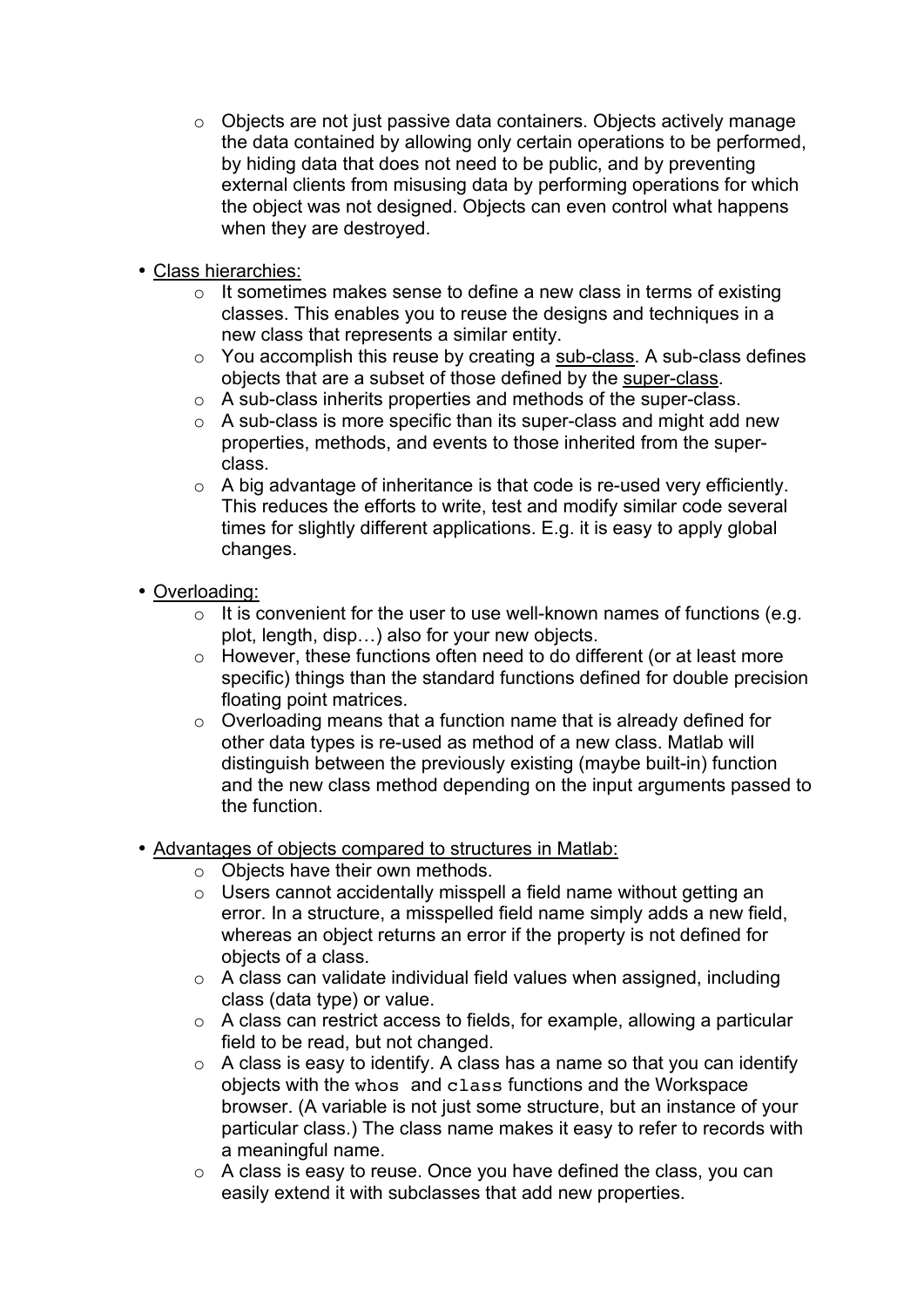### **Nomenclature**

Matlab classes use the following words to describe different parts of a class definition and related concepts:

- Class definition: Description of what is common to every instance of a class.
- Properties: Data storage for class instances
- Methods: Special functions that implement operations that are usually performed only on instances of the class
- Events: Messages that are defined by classes and broadcast by class instances when some specific actions occur
- Attributes: Values that modify the behavior of properties, methods, events and classes
- Listeners: Objects that respond to a specific event by executing a callback function when the event notice is broadcast
- Objects: Instances of classes which contain actual data values stored in the objects' properties
- Sub-classes: Classes that are derived from other classes and that inherit the methods, properties and events from those classes (sub-classes facilitate the reuse of code defined in the super-class from which they are derived)
- Super-classes: Classes that are used as a basis for the creation of more specifically defined classes (i.e., sub-classes)
- Packages: Folders that define a scope for class and function naming (will not be discussed in this course).

## **Definition of a class**

- Header:
	- $\circ$  A function definition file must start with the keyword classdef
	- $\circ$  The header line defines the name of the new class, e.g. classdef TimeSig
	- o The file must have the same name as the class, e.g. TimeSig.m
	- $\circ$  Sub-classes of existing classes are specified by  $\leq$  e.g.
	- classdef SoundSig < TimeSig
	- o The header line should be followed by comment text about the class. This text can be displayed as help text.
	- $\circ$  It is possible to specify class attributes in the classdef header. They modify the behavior of the class, e.g. a class with attribute Hidden=true does not appear in the output of Matlab commands or tools that display class names. (For more information see class attributes in the help).
- Definition of properties:
	- $\circ$  The first block of code in the object definition file defines which data the objects of the class contain.
	- o The block starts with the keyword properties and ends with the keyword end
	- $\circ$  The names of the properties (corresponding to the names of the fields of a structure) are specified in this block.
	- o Default values can be assigned to the properties in the function definition block.
	- o Example: properties

vData % measurement data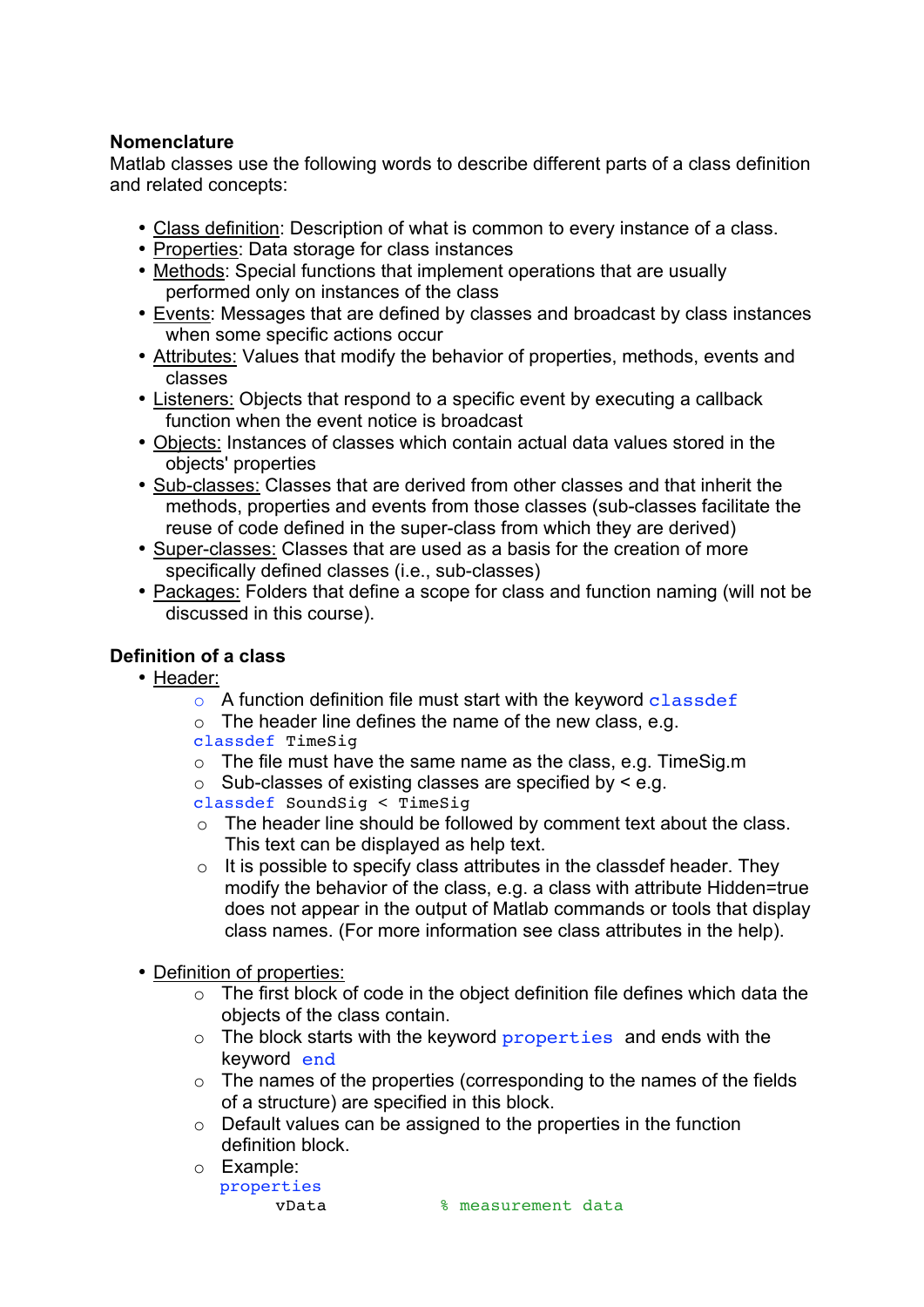```
SampRate % sampling rate
sName \sim % name of the time series
      TimeUnit='s'; % unit used for time axis,
                  % default value is , s' (seconds)
```
end

- o Property attributes: Attributes enable you to modify the behavior of properties.
- o Matlab supports several attributes. See help text for property attributes for a complete list. Some important attributes are:

| Abstract  | % Logical value. Default: false                                                |
|-----------|--------------------------------------------------------------------------------|
|           | % If true, the property has no implementation,                                 |
|           | % but a concrete subclass must redefine this                                   |
|           | % property without Abstract being set to true.                                 |
| SetAccess | % Enumeration value. Default: public                                           |
|           | % Restricts the access from where an attribute                                 |
|           | % can be set. Possible values:                                                 |
|           | % public - unrestricted access                                                 |
|           | % protected - access from class or derived                                     |
|           | ႜႜႜ<br>classes                                                                 |
|           | % private - access by class members only                                       |
| GetAccess | % Same as SetAcces, but for reading property                                   |
|           | % values.                                                                      |
| Hidden    | % Logical value. Default: false                                                |
|           | % Determines whether the property should be                                    |
|           | % shown in a property list                                                     |
| Dependent | % see below                                                                    |
|           | $\circ$ Attribute values apply to all properties defined within the properties |
|           | block that specifies the non-default values.                                   |
|           | properties (SetAccess=protected)                                               |
|           | ImportantNumbers=[pi eps i]; % define a protected                              |
|           | % property and set default values                                              |

- end
- Dependent properties: The property attribute Dependent is probably the most important one. The value of a dependent property cannot be assigned directly and is not stored in the object. Instead, it is calculated by a class method whenever the dependent property is requested (e.g. to display the object or to calculate with the property).
	- $\circ$  This is a convenient way to keep several properties up-to-date when they depend on a property that changes values when you work with the object.
	- $\circ$  Dependent properties are defined by a block started with the keyword properties with the logical attribute Dependent set to true. Properties (Dependent=true)

```
o Example:
```

```
properties (Dependent=true)
      vTimeAxis % time axis in seconds, compute from 
                 % sampling rate and length of the data 
                % vector with method get.vTimeAxis(obj)
```
- end
- $\circ$  If a property is marked to be dependent, an error will be issued if a user tries to set it directly. If you want to have a specific error message, you can define also set property method (see below) for the dependent property.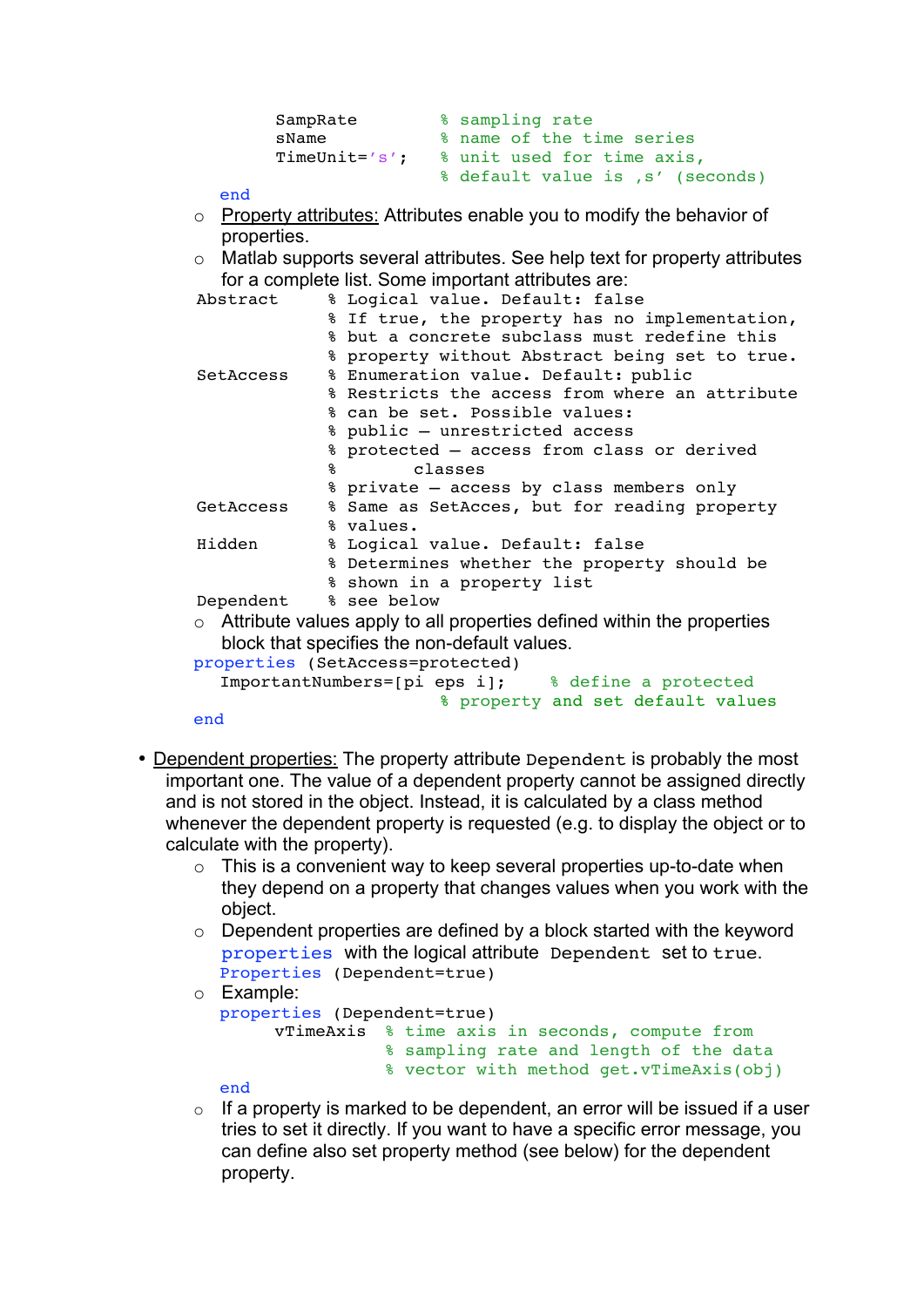- Definition of methods:
	- $\circ$  The second mandatory block of code in the object definition file defines the functions used to work with objects of the class.
	- $\circ$  The block starts with the keyword methods and ends with the keyword end
	- o Methods are defined as functions which have objects of the class as input and / or output arguments. The functions can have any number of additional input and output arguments. It is possible to use varargin and varargout.
	- o Ordinary methods: Class methods can perform any operations you can express with Matlab code. E.g. you can create and destroy objects, read and write object properties, compare objects, display them as text or graphics, perform calculations based on property values…
	- o Constructor method: Each class should at least have a constructor method for creating new objects of the class. The constructor method has the same name as the class.
	- o A constructor method can have any number of input arguments and returns an object of the class.
	- o The constructor method sets the properties to the values specified in the function call. Dependent properties are usually not set by the constructor method but by specific get property functions (see below).
	- o Example: methods

```
function obj = TimeSig(sFileName, sSigName)
     % load signal and sampling rate
     [vX fs] = wavread(sFileName);
     % store in object properties
     obj.vData = vX;obj.SampRate = fs; obj.sName = sSigName;
 end
```
% Usually more functions will follow here…

- end
- o A TimeSig object can be created e.g. with  $oSig1 = TimeSig($ , bill sig1 8kHz.wav', Signal 1');
- o Destructor methods: For many applications it also makes sense to specify a method to destroy an object, usually a function delete(object). Since Matlab will not delete the data contained in an object when the name of the object is used for a variable of a different type, the memory can become overcrowded if you do not use a destructor to clear the memory.
- o Set property methods: A property can be restricted to data of specific data types (classes) or a specific range of values by defining a set method for this specific property.
- o A set property function should get (at least) the object and the value for the property as input and return the changed object as output.
- o The name of the function must be set.PropertyName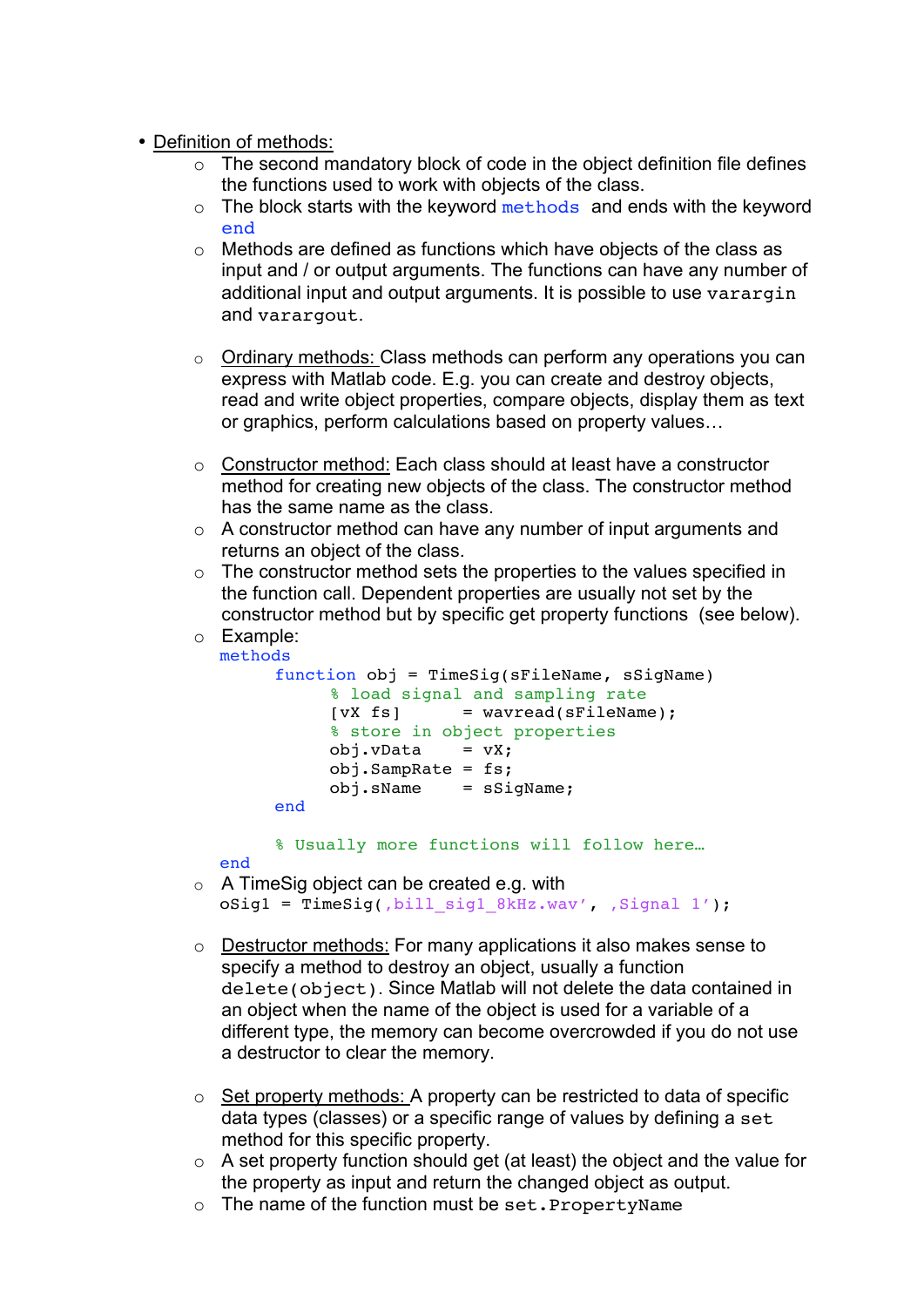- $\circ$  In the body of the function the desired value is checked to be in the allowed range of values. If it is in the allowed range, the property is set to the new value. Otherwise, an error should be issued.
- $\circ$  The set property function is called every time the user attempts to change the value of the property, including the creation of the object.

```
o Example:
```

```
function obj = set.TimeUnit(obj,timeunit)
     if ~ischar(timeunit) % wrong class 
           error('TimeUnit must be a string!')
     elseif ~(strcmpi(timeunit,'ms') ||...
          strcmpi(timeunit,'s') || ...
          strcmpi(timeunit,'min') || ...
          strcmpi(timeunit,'h'))
            % wrong values
               error(, Unknown value for TimeUnit!')
     else % set property to new value
                 obj.TimeUnit=timeunit; 
     end
```
end

```
\circ The value of the property TimeUnit can be changed e.g. with
oSig1.TimeUnit='ms';
```
- o Get property methods: The value of a dependent property is calculated every time it is needed. This is done by a function get.PropertyName
- $\circ$  Get property methods expect (at least) the object as input and give back the value of the dependent property.

```
o Example:
```

```
function vTimeAxis = qet.vTimeAxis(obj) vTimeAxis = [0:length(obj)-1]/obj.SampRate;
```
end

- o Overloading methods: You can specify methods for your objects which have the same name as built-in functions (or other Matlab functions), but which are specifically designed for the class.
- $\circ$  It is even possible to overload operators like + by defining a method plus(a,b) (see implementing operators for your class in the help).
- $\circ$  Matlab will determine based on the input and output arguments whether to look for the function in the class definition file or on the Matlab search path.

```
o Example:
```

```
% class method to compute length (number of time points)
 % note that this is different from the Matlab built-in 
% length function
 function Npoints = length(obj)
     Npoints = size(obj.vData, 1); End
```
 $\circ$  Method attributes: Methods also have attributes, which modify the behavior of the method – very much like it is the case for properties. For a complete list see help method attributes. Some important attributes are:

```
Abstract % Logical value. Default: false
            % If true, the method has no implementation, 
            % The method has a syntax line that can include 
            % arguments which subclasses use when
```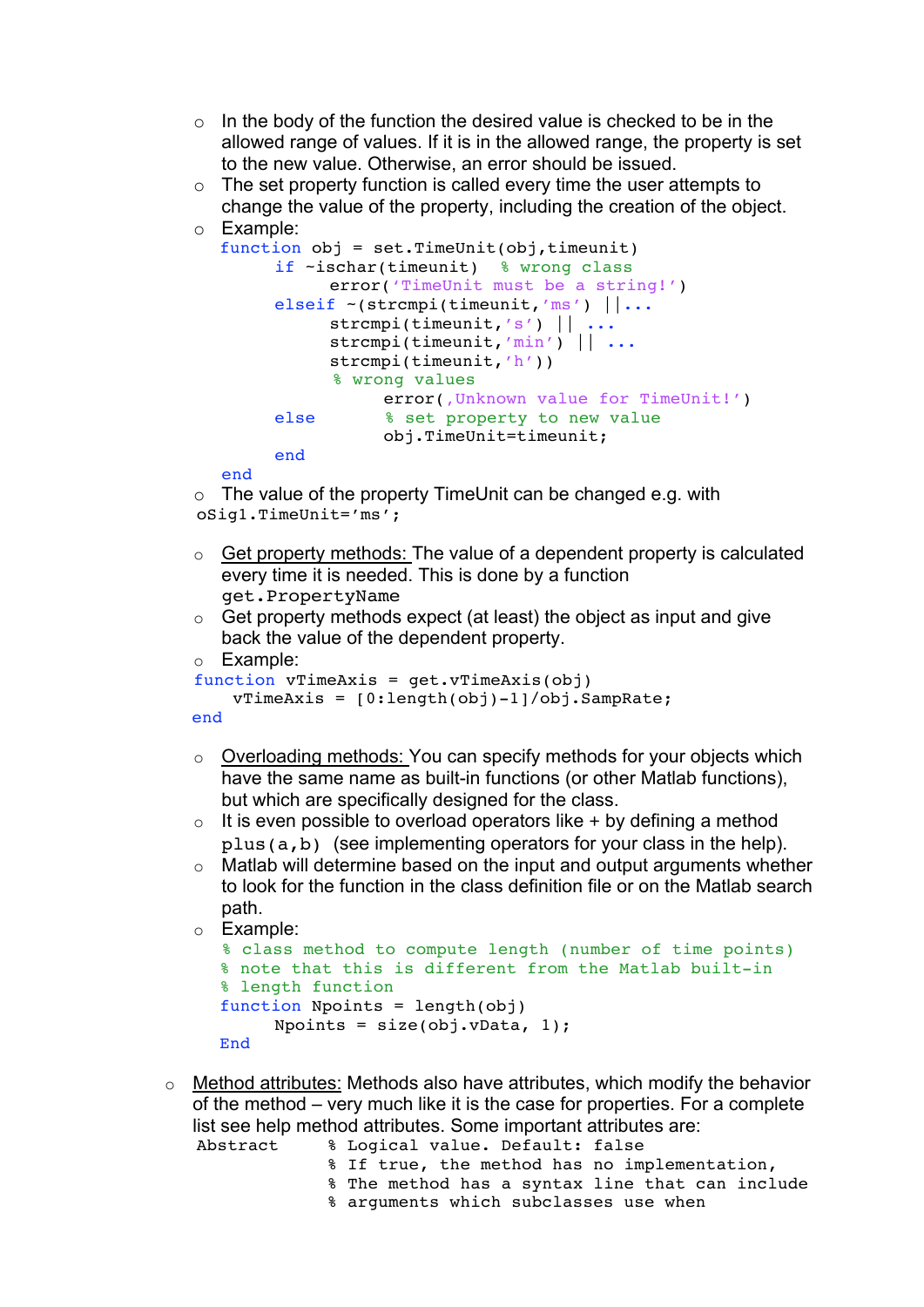|                                                                             | % implementing the method.                      |  |
|-----------------------------------------------------------------------------|-------------------------------------------------|--|
| Access                                                                      | % Enumeration value. Default: public            |  |
|                                                                             | % Determines what code can call the method.     |  |
|                                                                             | % Possible values:                              |  |
|                                                                             | % public - unrestricted access                  |  |
|                                                                             | % protected - access from class or sub-classes  |  |
|                                                                             | % private - access by class members only        |  |
| Hidden                                                                      | % Logical value. Default: false                 |  |
|                                                                             | % When false, the method name shows in the list |  |
|                                                                             | % of methods displayed using the methods or     |  |
|                                                                             | % methodsview commands. If set to true, the     |  |
|                                                                             | % method name is not included in these listings |  |
| $\circ$ Method values apply to all methods defined within the methods block |                                                 |  |
| that specifies the non-default values.                                      |                                                 |  |
| methods (Access = 'private') % Access by class members only                 |                                                 |  |
| function $m =$ CalcModulus(td)                                              |                                                 |  |
| % Over-simplified calculation of Elastic Modulus                            |                                                 |  |
| ind = find(td.Strain > 0); $\frac{1}{2}$ Find nonzero strain                |                                                 |  |
| $m = mean(td.Stress(int)./td.Strain(int))$ ;                                |                                                 |  |
| end % CalcModulus                                                           |                                                 |  |

```
end
```
#### **Work with your class**

- Creation of an object: To create an instance of your class, you need to give it a name and to call the constructor method, e.g.
	- oSig1 = TimeSig('bill\_sig1\_8kHz.wav', 'Signal 1');
- Access public property values: You can assign values to public properties (properties which have the default attribute value SetAccess=public) and read values of public properties (properties which have the default attribute value GetAccess=public) by using the dot notation that is also used for structures, e.g. oSig1.TimeUnit='ms';

```
a=oSig1.vTimeAxis;
```
• Use public methods: You can call public methods (methods which have the default attribute value access=public) from your programs to work with your objects (e.g. perform calculations based on property values, compare objects, manipulate objects, create and destroy objects…)

#### **Creating class hierarchies**

- Designing class hierarchies: Before you start to write code you should think about all the objects you want to organize. Objects represent real world concepts or things. You should group them according to their similarities and differences in properties ("what and how are the objects?") and in methods ("what can the objects do and what can be done to the objects?")
	- o Identify a super-class: Super-classes define the properties and methods that are common to all objects.
	- o Identify sub-classes: Sub-classes inherit the data and actions from the super-class. In addition, they contain properties and / or methods that are unique to their particular purposes. A sub-class object is a superclass object, but it is a specialized one.
- Example: Represent all members of a university.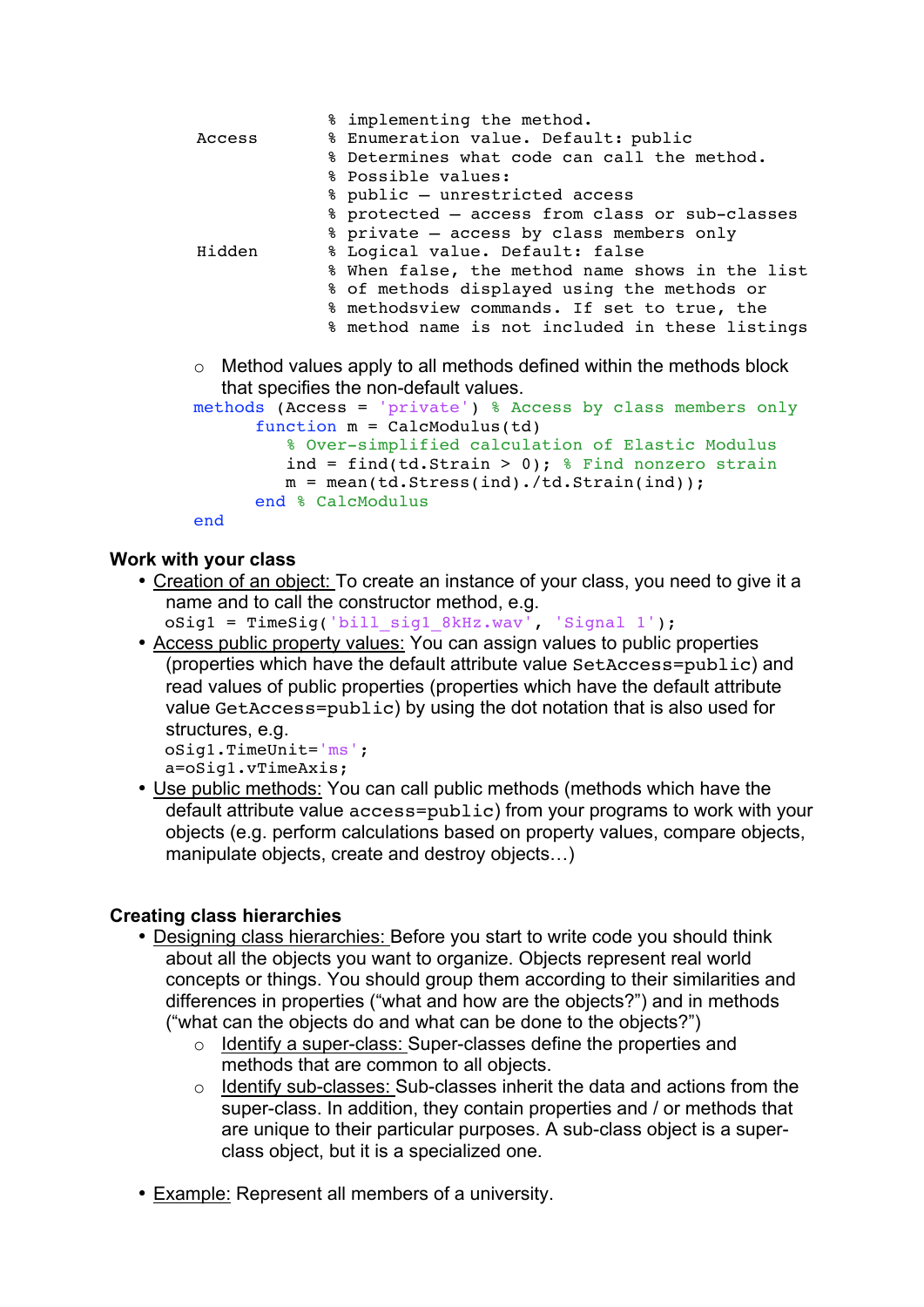- o All members have common properties like date of birth, sex and email address. (Even though each member of the university has a different email address, all have the property to have one.)
- $\circ$  All members have common methods, e.g. they can enter the university, leave the university, eat mensa food, borrow books in the library etc.
- o However, there are some fundamental differences between students and employees.
- o Students have additional properties like number of semesters studied and matriculation number.
- o Students have additional methods like taking courses, writing exams, or paying administration fees.
- $\circ$  Employees, however, have additional properties like office phone number, office room number.
- o An additional method of all employees is to receive wages.
- Advantages of class hierarchies:
	- o You avoid duplicating code that can be common to all classes.
	- $\circ$  You can add or change subclasses at any time without modifying the super-class or affecting other derived classes.
	- $\circ$  If the super-class changes (for example, all members of the university are assigned a Stud.IP account), then the sub-class automatically picks up these changes.
- Definition of subclasses:
	- $\circ$  To define a class that is a subclass of another class, add the superclass to the classdef line after a < character:
	- classdef classname < superclassname
- Inheritance of properties:
	- o Usually, a sub-class inherits all properties of its super-classes.
	- o You can re-define super-class properties in a sub-class object, if the value of the super-class property Abstract attribute is true. In this case, the super-class is just requesting that you define a concrete version of this property to ensure a consistent interface.
	- o You also can re-define super-class properties in a sub-class object, if the values of the super-class property SetAccess and GetAccess attributes are private. In this case, only the super-class can access the private property, so the sub-class is free to re-implement it in any way.
- Inheritance of methods:
	- o There are two ways how sub-classes can inherit methods of superclasses:
	- o Interface inheritance: Abstract super-classes define the methods and properties that you must implement in the subclasses, but do not provide an implementation, in contrast to implementation inheritance. Abstract super-classes provide a common interface of methods of their sub-classes, but their implementation can be individually different.
	- o Implementation inheritance: A method is implemented in the superclass and can be used as it is from within the sub-class without duplicating the code.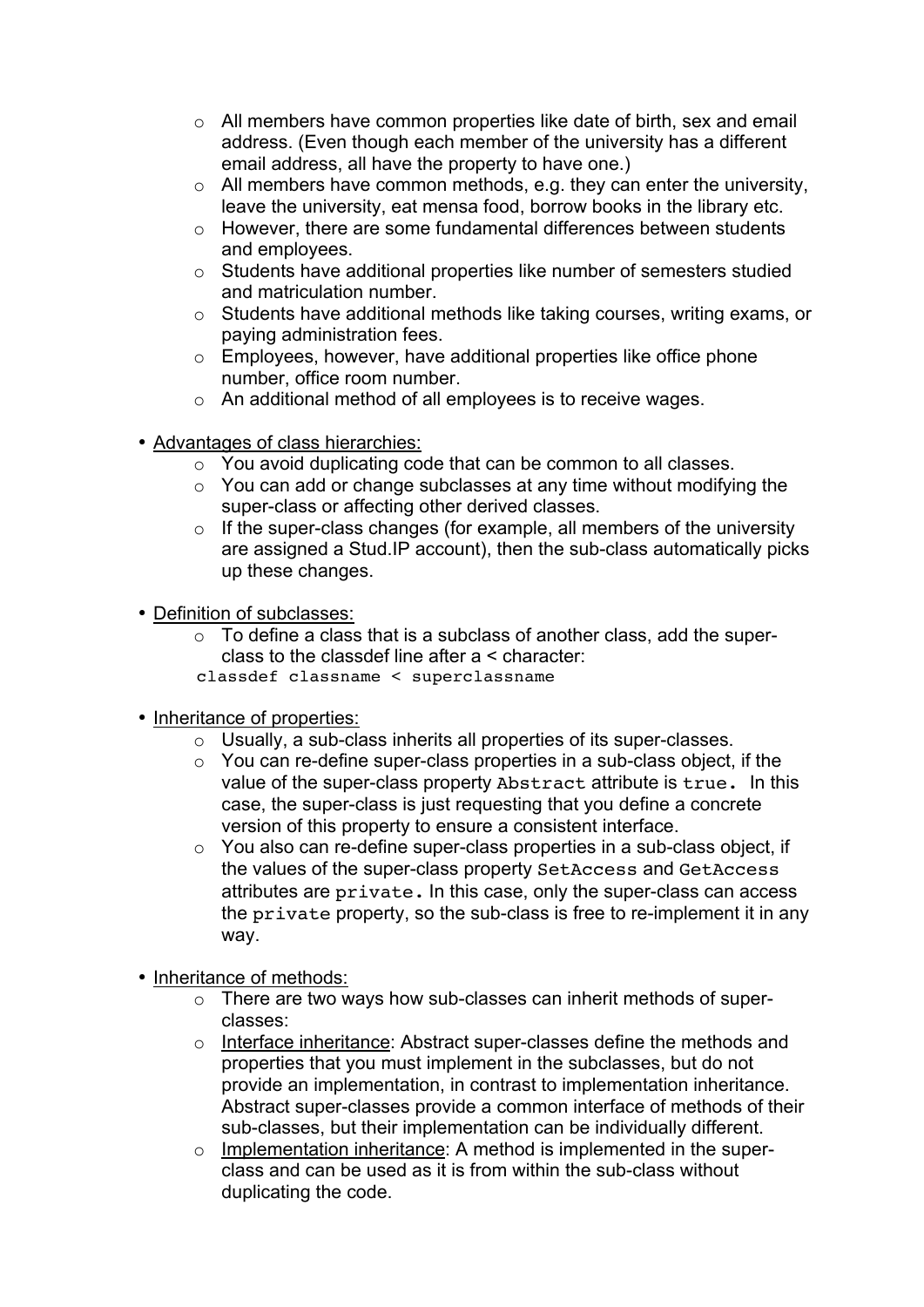o Extending super-class methods: Sub-class methods can call superclass methods of the same name by calling methodname@superclassname. This fact enables you to extend a super-class method in a subclass without completely redefining the super-class method.

```
classdef sub < super
   methods
       function foo(obj)
          % preprocessing steps 
          foo@super(obj); % Call superclass foo method
         % postprocessing steps
       end 
    end
```
- end
- o Completing super-class methods: A super-class method can define a process that executes in a series of steps using a protected method for each step (Access attribute set to protected). Subclasses can then create their own versions of the protected methods that implement the individual steps in the process.

```
classdef super
    methods 
       function foo(obj)
           step1(obj)
           step2(obj)
           step3(obj)
       end
    end
    methods (Access = protected)
       function step1(obj)
           % superclass version
       end
        ...
    end
```
#### end

The subclass does not re-implement the foo method, it re-implements only the methods that carry out the series of steps  $(\text{step1}(\text{obj}),$ step2(obj), step3(obj)). That is, the sub-class can specialize the actions taken by each step, but does not control the order of the steps in the process. When you pass a sub-class object to the super-class foo method, Matlab calls the subclass step methods because of the dispatching rules.

```
classdef sub < super
    ...
    methods (Access = protected)
       function step1(obj)
           % subclass version
       end
        ...
    end
end
```
• Subclassing multiple classes:

- $\circ$  When inheriting from multiple classes, use the  $\&$  character to indicate the combination of the super-classes:
- classdef classname < super1 & super2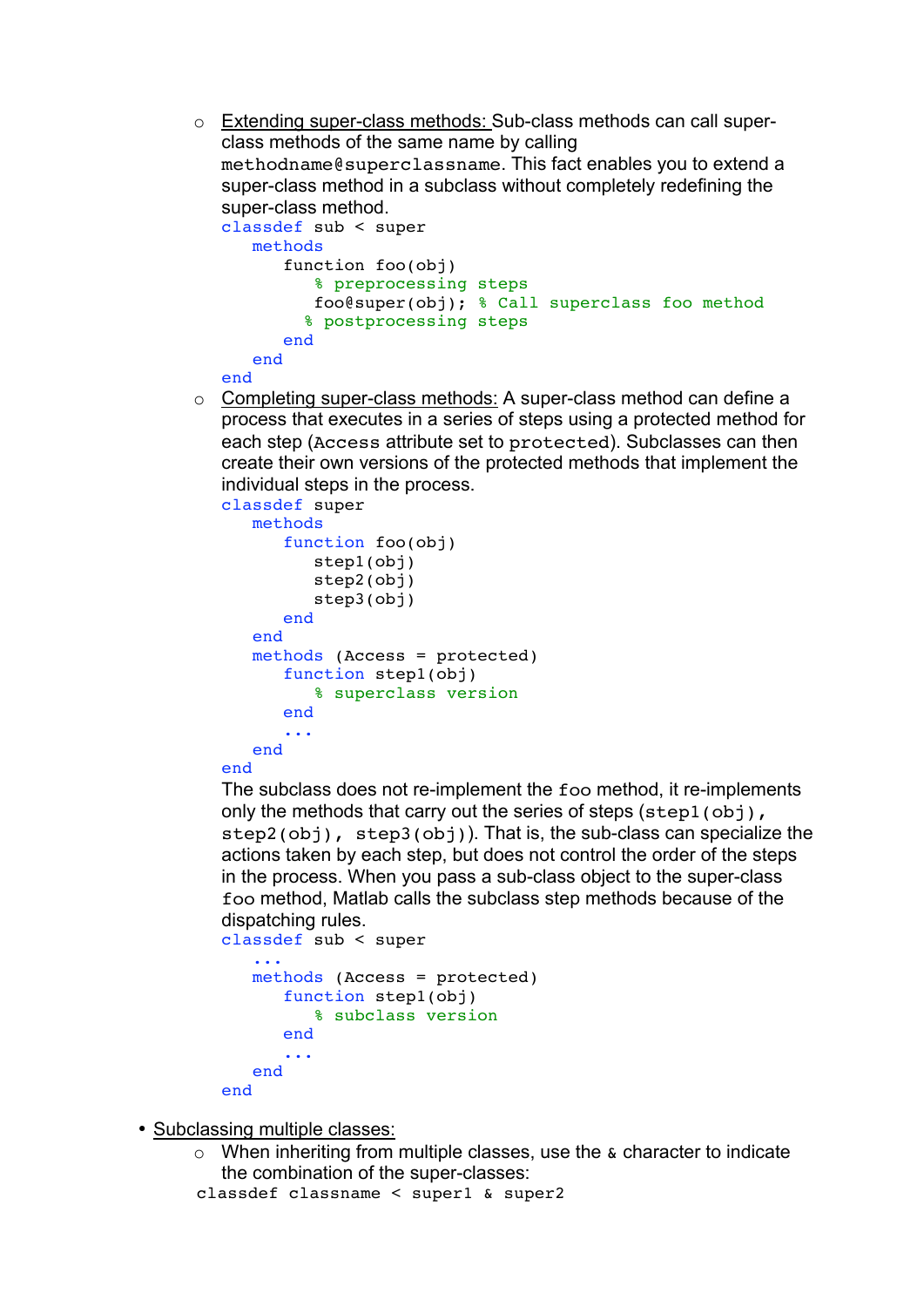- o When you create a subclass derived from multiple classes, the subclass inherits the properties, methods, and events defined by all specified superclasses.
- $\circ$  If more than one superclass defines a property, method, or event having the same name, there must be an unambiguous resolution to the multiple definitions. You cannot derive a subclass from any two or more classes that define incompatible class members. (See subclassing multple classes in the Matlab help.)
- Some rules:
	- o Methods defined in the super-class can operate on sub-class objects.
	- o Methods defined in the sub-class cannot operate on super-class objects.
	- o A sub-class object is a super-class object. Therefore the function isa will return true when called with the name of a super-class of an object. However, the function class will return the most specific class the object belongs to.

## **Handle classes and value classes**

- Matlab supports two kinds of classes handle classes and value classes. The kind of class you use depends on the desired behavior of the class instances and what features you want to use.
- Value classes
	- o Use value classes to represent entities that do not need to be unique, like numeric values.
	- o For example, use a value class to implement a polynomial data type. You can copy a polynomial object and then modify its coefficients to make a different polynomial without affecting the original polynomial.
	- o Instances of value classes behave like structures.
	- o Value objects are always associated with one workspace or temporary variable and go out of scope when that variable goes out of scope or is cleared. So when a value object is passed to a function it is copied to the function workspace.
	- $\circ$  The built-in classes for numeric values (e.g. double, int32...) are examples for value classes.
	- $\circ$  Value classes are the standard classes that are created with a classdef file.
- Handle classes
	- $\circ$  Use a handle class when you want to create a reference to the data contained in an object of the class, and do not want copies of the object to make copies of the object data. So each object of a handle class is unique.
	- $\circ$  For example, use a handle class to implement an object that contains information for a phone book entry. Multiple application programs can access a particular phone book entry, but there can be only one set of underlying data.
	- o The reference behavior of handles enables these classes to support features like events, listeners, and dynamic properties.
	- $\circ$  When you copy a handle object, Matlab copies the handle, but not the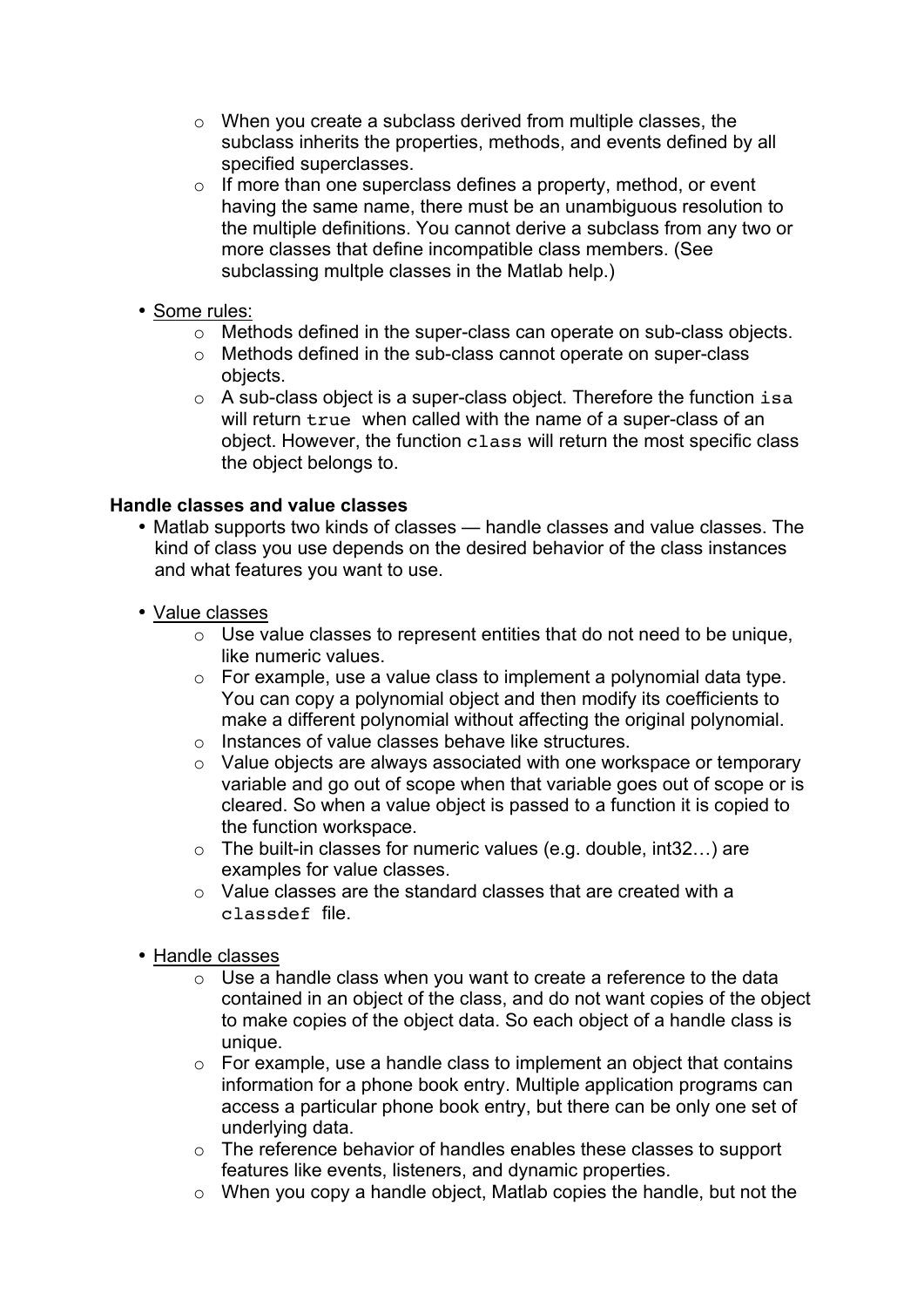data stored in the object properties. The copy refers to the same data as the original handle. If you change a property value on the original object, the copied object reflects the same change.

- $\circ$  When a handle object is passed to a function as input argument, only the handle is copied to the function workspace. The function can change the underlying data of the object, without having the object as output argument(!).
- $\circ$  A creator function of a handle object does not return the object but a handle, a unique identifier pointing to the object.
- $\circ$  To create a handle class you must indicate  $\lt$  handle in the header line of the classdef file:

```
classdef myClass < handle
```
- o handle is an abstract super-class (meaning that it is not possible to create an instance of this class directly).
- $\circ$  Handle objects inherit methods from the handle class, e.g.

```
delete(H) % destroys a handle object
```

```
b=isvalid(H) % true if H is a valid handle
```
- o Properties of handle classes are usually accessed by set and get methods.
- o Handle graphics are an example for Matlab built-in handle classes (will be discussed next lecture).

## • Events and listeners in handle classes

- o Events: Events are notices that handle object broadcasts in response to something that happens, such as a property value changing or a user interaction with an application program. You can use events to report things that happen in your program to other objects, which then can respond to these events by executing the listener's callback function.
- o Definition and triggering of events: Events are defined by a events … end block between the properties and methods blocks in the definition of handle classes. Events are triggered from within methods, usually using the function notify.

```
classdef SimpleEventClass < handle
% Must be a subclass of handle
    properties
      Prop1 = 0; end
    events
       Overflow
    end
    methods
       function set.Prop1(obj,value)
          orgvalue = obj.Prop1;
          obj.Prop1 = value;
            if (obj.Prop1 > 10) % Trigger the event using custom event data
   notify(obj,'Overflow',SpecialEventDataClass(orgvalue));
             end
       end
    end
end
```
o Listeners: Listeners execute functions when notification of the event of interest occurs. The addlistener method of the handle class is used to